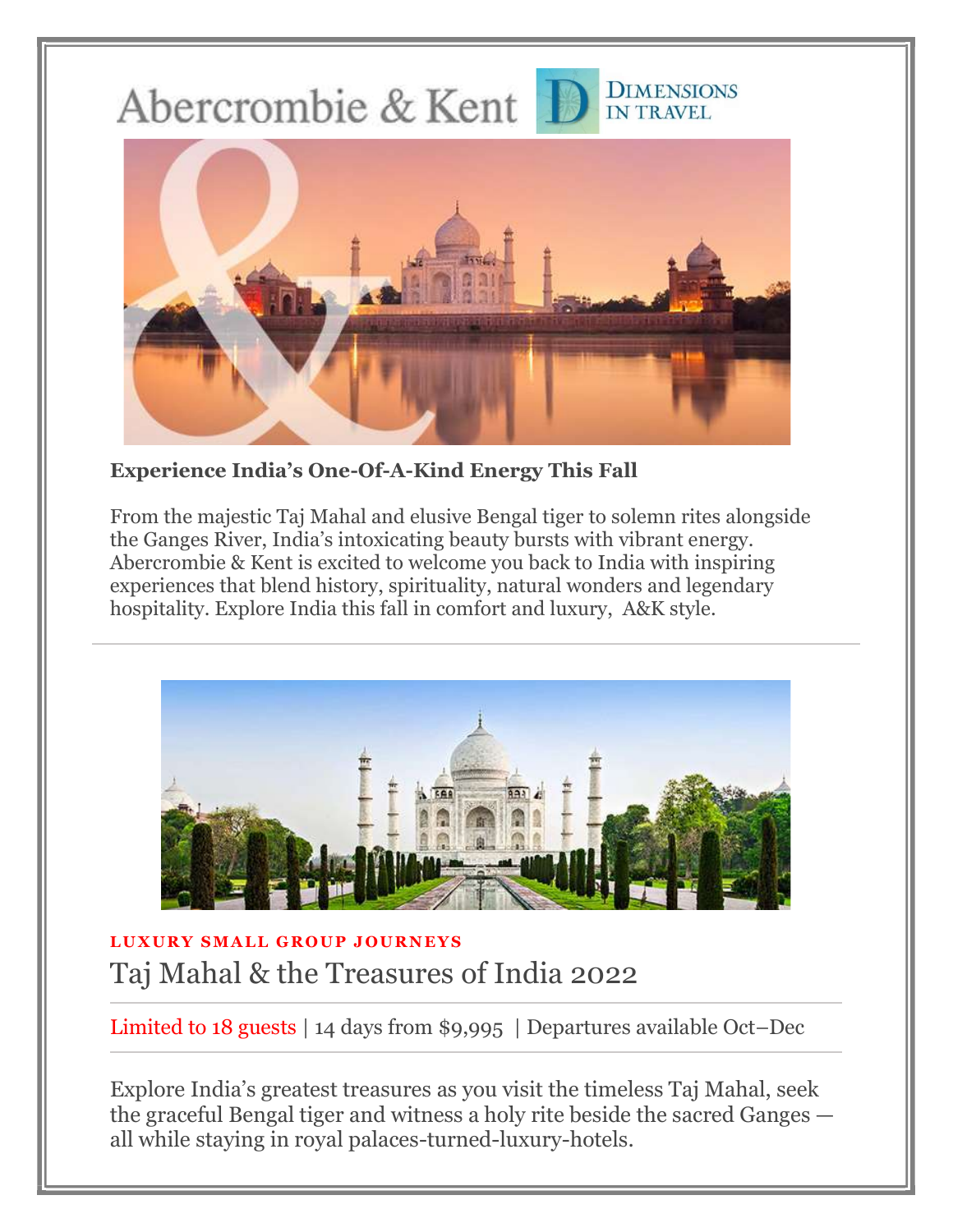

# **MARCO POLO JOURNEYS** India Wildlife Safari 2022

Limited to 18 guests | 11 days from \$7,995 | Oct 10–20, 2022

Explore architectural and natural wonders, from the iconic Taj Mahal to India's biodiverse jungles and dry forests, where you track elusive leopards and tigers and sight incredible birdlife.



# LUXURY TAILOR MADE TRAVEL Signature India & the Taj Mahal 2022

Private Journey | 14 days from \$9,295 | Ready to book dates Oct–Dec

Explore India's greatest treasures as you take in the grandeur of the Taj Mahal, track the elusive Bengal tiger, witness a holy rite beside the sacred Ganges and stay in former royal palaces.